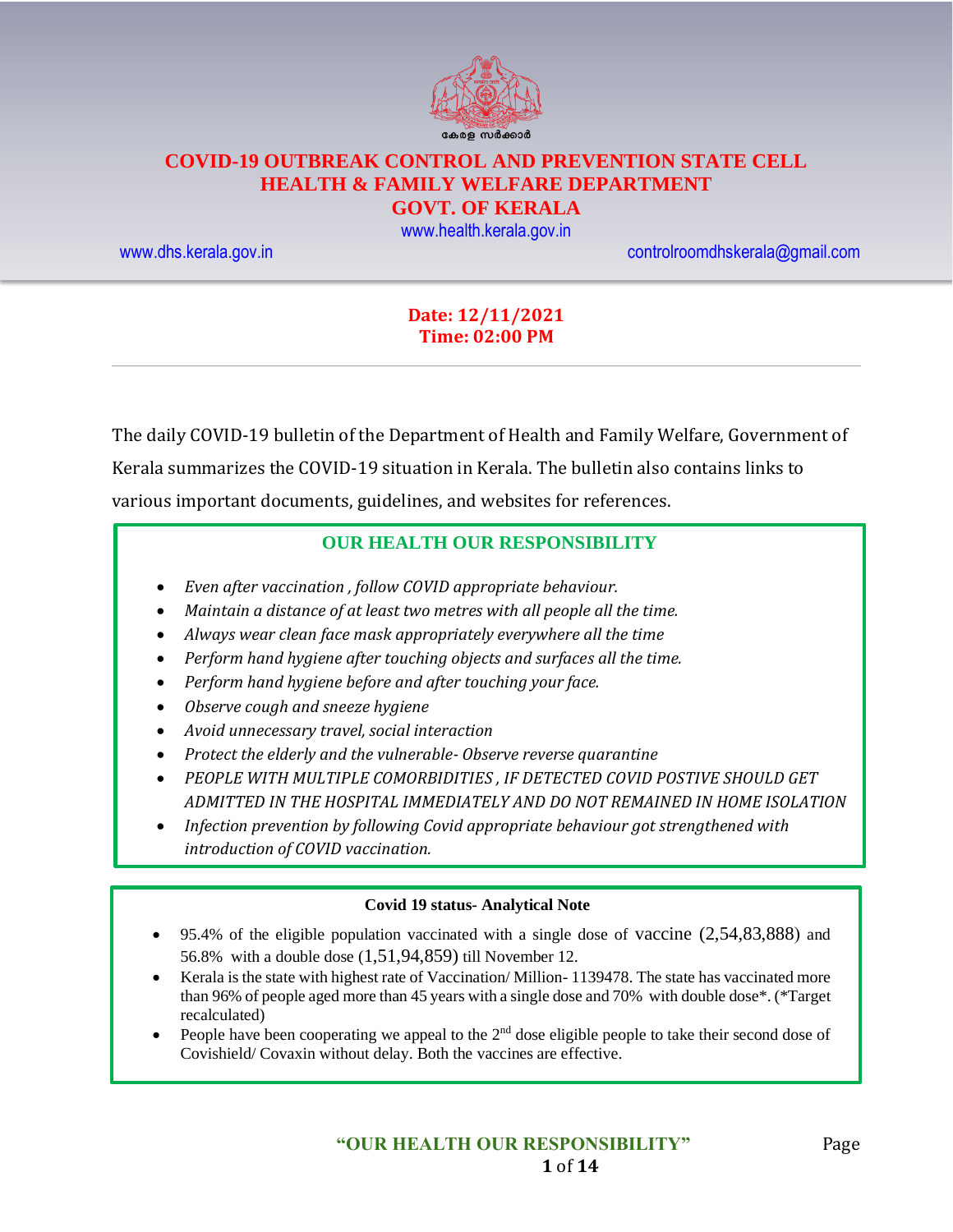- **As per today's data, among the 6674 positives, 5628 persons were eligible for vaccination. 1060 were vaccinated with single-dose and 2790 were fully vaccinated.**
- **1778 persons had no history of vaccination. This sub cohort needs to be followed and among them people having morbidity are advised to access health care in a Hospital.** All vaccinated people should follow covid appropriate behaviour.
- **Non vaccinated people with co morbidity have higher chances of mortality based on the mortality analysis. Hence, especially people with comorbidities should be careful. All must follow Covid appropriate behaviors.**
- **COVID-19 vaccines protect people from getting infected and become severely ill, and significantly reduce the likelihood of hospitalization and death**.
- **During November 4-November 10, the average active cases were 72,634 out of them an average of around 1.7% only were admitted in oxygen beds and 1.4% were in ICU. During this period there was a decrease of around 1959 new cases. The growth rate in newly declared cases decreased by 4% during the same week compared to the previous week. The number of active patients, those admitted in hospitals, field hospitals, ICU , ventilator and oxygen support beds has reduced by 6%, 11%, 37%, 10% , 9% and 20% respectively in this week compared to previous week. This shows that rate of hospitalization and serious cases are showing a decreasing trend.**
- For any disease control program, active case finding is important. The state is doing appropriate testing. However, there is an apprehension regarding test positivity rate. It is hereby explained that test positivity rate indicates the infection. There are two specific issues all may understand i.e. **contracting infection** and because of contracting infection **the disease manifestation**. The World over post vaccination phase, contracting infection to disease manifestation is examined as CONVERSION RATE to decide the severity of pandemic. The data as on date suggests the conversion rate is stable because the People are following instructions, taking vaccines. However, it can be further improved with cooperation from all i.e. positive person having comorbidities should not delay their arrival in Hospital and take treatment as per the treatment protocols.
- Out of total 68,805 cases of infection only 6.7% of the active cases are admitted either in hospital/Field hospitals. This percentage is more or less constant and that indicates that the progression toward disease of the person who is infected is not very alarming and appropriate care and support is being given to patients. The patients who arrive late in the hospital even though having morbidity are the majority patients in the hospitals and Diabetes and Hypertension together being the most common cause of patient death. Therefore, we request people with co morbidities once detected with covid infection to get hospitalized in time.
- Based on the Covid positive data during June, July and August, 6% of the Covid positive patients had taken a single dose of Covid 19 vaccination and 3.6% had taken two doses of covid 19 vaccination. This indicates that vaccinated people may get infected, even though it is very less. It indicates that post vaccination immunity is effective in preventing infection. Vaccinated people are advised to consult Doctor only when symptomatic. Vaccinated people should follow covid appropriate behaviour.
- Symptomatic non-Vaccinated people may do RTPCR test. Antigen testing is only for emergency purpose. Non vaccinated people with co-morbidities to do testing by RTPCR and consult doctor.
- Repeat RTPCR is not needed among the people who are detected COVID positive in the previous 3 months. All young person detected positive and at home isolation should do blood sugar test.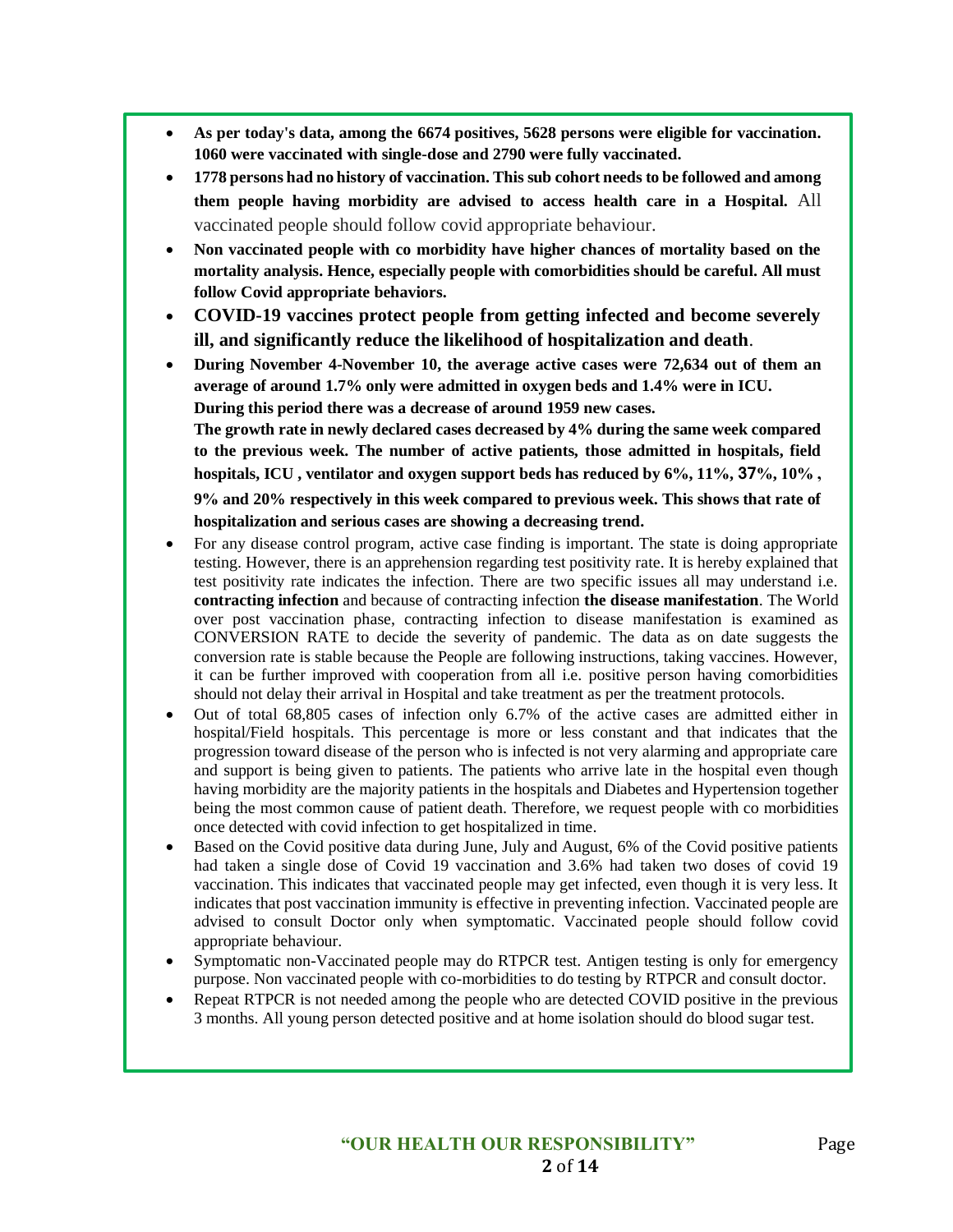### **PART- 1 SUMMARY OF COVID CASES AND DEATH Table 1. Summary of COVID-19 cases till 11/11/2021**

| <b>Positive</b><br>cases | <b>Recovere</b><br>α<br>patients | <b>New</b><br>persons in<br>Quarantine<br>/ Isolation | <b>New</b><br>Persons in<br>Home,<br><b>Institution</b><br>quarantine | <b>New</b><br>persons<br><i>in</i><br><b>Hospital</b><br><b>Isolation</b> | <b>Total no of</b><br><b>Deaths</b><br>reported | No of<br>deaths<br>declared<br>as per<br>appeal<br>G.0.(Rt)<br>No.2110/2<br>021/H&F<br><b>WD</b><br>(B) | No of pending<br>deaths<br>declaration of the<br>cases up to 18<br>June 2021 (offline<br>period of death<br>reporting)<br>As per $G.0(Ft)$<br>No.2219/2021/H&F<br><b>WD Dated 14</b><br><b>October</b><br>(C) |
|--------------------------|----------------------------------|-------------------------------------------------------|-----------------------------------------------------------------------|---------------------------------------------------------------------------|-------------------------------------------------|---------------------------------------------------------------------------------------------------------|---------------------------------------------------------------------------------------------------------------------------------------------------------------------------------------------------------------|
| 5042082                  | 4936791                          | 13446                                                 | 13101                                                                 | 345                                                                       | 35040                                           | 2802                                                                                                    | 3779                                                                                                                                                                                                          |

## **Table 2. Summary of new COVID-19 cases (last 24 hours)**

| <b>Positive</b><br>cases | <b>Recovere</b><br>d<br><i>patients</i> | <b>New</b><br>persons in<br>Quarantin<br>e/<br><b>Isolation</b> | <b>New</b><br>Persons in<br>Home,<br>Institution<br>quarantine | <b>New</b><br>persons<br><i>in</i><br><b>Hospital</b><br><b>Isolation</b> | No of<br><b>Deaths</b><br>reported<br>daily<br>(A) | No of<br>deaths<br>declared as<br>per appeal<br>G.0.(Rt)<br>No.2110/20<br><b>21/H&amp;FWD</b><br>(B) | No of pending<br>deaths<br>declaration of<br>the cases up to<br><b>18 June 2021</b><br>(offline period of<br>death reporting)<br>As per G.O.(Rt)<br>No.2219/2021/H&<br><b>FWD Dated 14</b><br><b>October</b><br>(C) |
|--------------------------|-----------------------------------------|-----------------------------------------------------------------|----------------------------------------------------------------|---------------------------------------------------------------------------|----------------------------------------------------|------------------------------------------------------------------------------------------------------|---------------------------------------------------------------------------------------------------------------------------------------------------------------------------------------------------------------------|
| 6674                     | 7022                                    | 14203                                                           | 13777                                                          | 426                                                                       | 59                                                 | 412                                                                                                  | 0                                                                                                                                                                                                                   |

### **Table 3. Cumulative summary as on 12/11/2021**

| <b>Total</b><br><b>Positive</b><br>cases | <b>Active</b><br>cases | <b>Total</b><br>Recover<br>ed | <b>Total</b><br>persons<br><i>in</i><br>Quarantin<br>e/<br><b>Isolation</b> | <b>Persons</b> in<br>Home/Ins<br>titution<br>quarantin<br>e | <b>Persons</b><br>in<br><b>Hospital</b><br><b>Isolatio</b><br>$\mathbf n$ | <b>Total</b><br>No of<br><b>Deaths</b><br>(D) | <b>Total No of</b><br>deaths<br>declared<br>as per<br>appeal<br>G.0.(Rt)<br>No.2110/20<br><b>21/H&amp;FWD</b><br>(E) | <b>Total No of</b><br>pending deaths<br>declaration of the<br>cases up to 18 June<br><b>2021 (offline</b><br>period of death<br>reporting)<br>As per G.O.(Rt)<br>No.2219/2021/H&F<br><b>WD Dated 14</b><br><b>October</b><br>(F) |
|------------------------------------------|------------------------|-------------------------------|-----------------------------------------------------------------------------|-------------------------------------------------------------|---------------------------------------------------------------------------|-----------------------------------------------|----------------------------------------------------------------------------------------------------------------------|----------------------------------------------------------------------------------------------------------------------------------------------------------------------------------------------------------------------------------|
| 5048756                                  | 68805                  | 4943813                       | 218871                                                                      | 213293                                                      | 5578                                                                      | 35511                                         | 3214                                                                                                                 | 3779                                                                                                                                                                                                                             |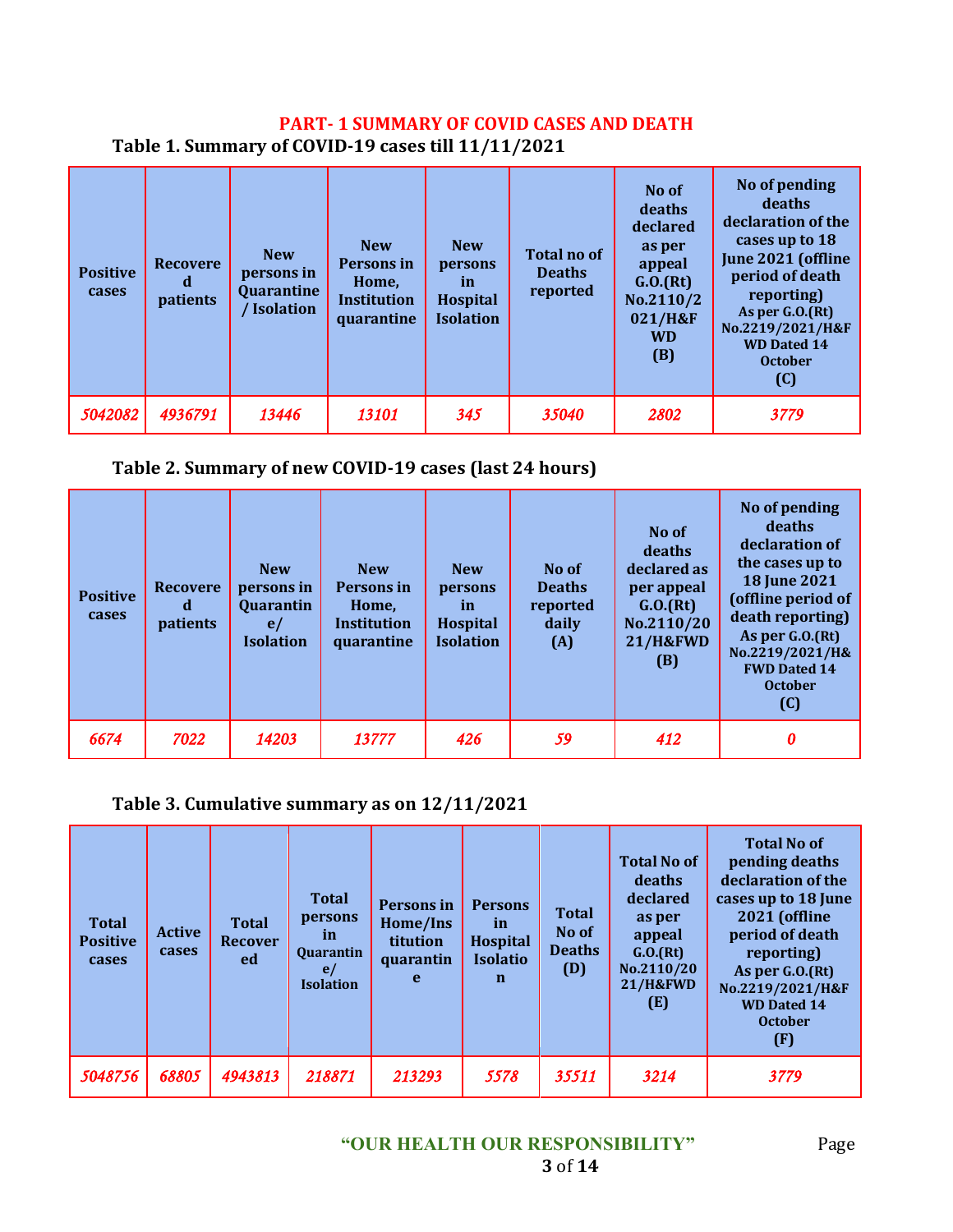| <b>District</b>    | <b>Positive</b><br><b>Cases</b><br>declared<br>today | <b>Declared</b><br><b>Negative</b><br>today | <b>Positive</b><br>cases<br>admitted in<br>the district | <b>Other Districts</b>                                                                                                                                                                                 |
|--------------------|------------------------------------------------------|---------------------------------------------|---------------------------------------------------------|--------------------------------------------------------------------------------------------------------------------------------------------------------------------------------------------------------|
| Thiruvananthapuram | 967                                                  | 1088                                        | 9820                                                    | Kollam - 79, Pathanamthitta - 19, Alappuzha - 11,<br>Kottayam - 9, Idukki - 11, Ernakulam - 7, Thrissur - 4,<br>Palakkad - 3, Malappuram - 1, Kozhikode - 2, Kannur -<br>3, Kasaragod - 1, Others - 51 |
| Kollam             | 599                                                  | 563                                         | 6077                                                    | Pathanamthitta - 14, Idukki - 1, Ernakulam - 1                                                                                                                                                         |
| Pathanamthitta     | 346                                                  | 15                                          | 3807                                                    | Alappuzha - 1, Kottayam - 6, Idukki - 1, Ernakulam - 2,<br>Thrissur - 1                                                                                                                                |
| Alappuzha          | 233                                                  | 161                                         | 2595                                                    | Pathanamthitta - 43, Kottayam - 34, Ernakulam - 3,<br>Palakkad - 5, Kannur - 1                                                                                                                         |
| Kottayam           | 477                                                  | 638                                         | 5518                                                    | Pathanamthitta - 49, Idukki - 43, Ernakulam - 30,<br>Thrissur - 1, Kannur - 2                                                                                                                          |
| Idukki             | 357                                                  | 262                                         | 4349                                                    | Kottayam - 15, Ernakulam - 33                                                                                                                                                                          |
| Ernakulam          | 1088                                                 | 1004                                        | 8323                                                    | Pathanamthitta - 7, Kottayam - 5, Idukki - 13, Thrissur -<br>1, Palakkad - 5, Wayanad - 1, Kannur - 4, Kasaragod - 2,<br>Others - 305                                                                  |
| Thrissur           | 727                                                  | 1193                                        | 7525                                                    | Kollam - 1, Pathanamthitta - 1, Alappuzha - 1, Kottayam<br>- 1, Idukki - 1, Ernakulam - 6, Palakkad - 26,<br>Malappuram - 1, Kannur - 1, Others - 1                                                    |
| Palakkad           | 260                                                  | 337                                         | 2176                                                    |                                                                                                                                                                                                        |
| Malappuram         | 178                                                  | 300                                         | 3202                                                    |                                                                                                                                                                                                        |
| Kozhikode          | 620                                                  | 725                                         | 7391                                                    | Thiruvananthapuram - 2, Pathanamthitta - 1, Kottayam<br>- 5, Ernakulam - 13, Malappuram - 4, Wayanad - 23,<br>Kannur - 61, Kasaragod - 14, Others - 1                                                  |
| Wayanad            | 247                                                  | 204                                         | 2729                                                    | Kannur - 3                                                                                                                                                                                             |
| Kannur             | 397                                                  | 422                                         | 4000                                                    |                                                                                                                                                                                                        |
| Kasaragod          | 178                                                  | 110                                         | 1293                                                    | Kannur - 1                                                                                                                                                                                             |
| <b>Total</b>       | 6674                                                 | 7022                                        | 68805                                                   |                                                                                                                                                                                                        |

#### **Table 4. District wise summary of Cumulative cases, Active cases, and New positive cases**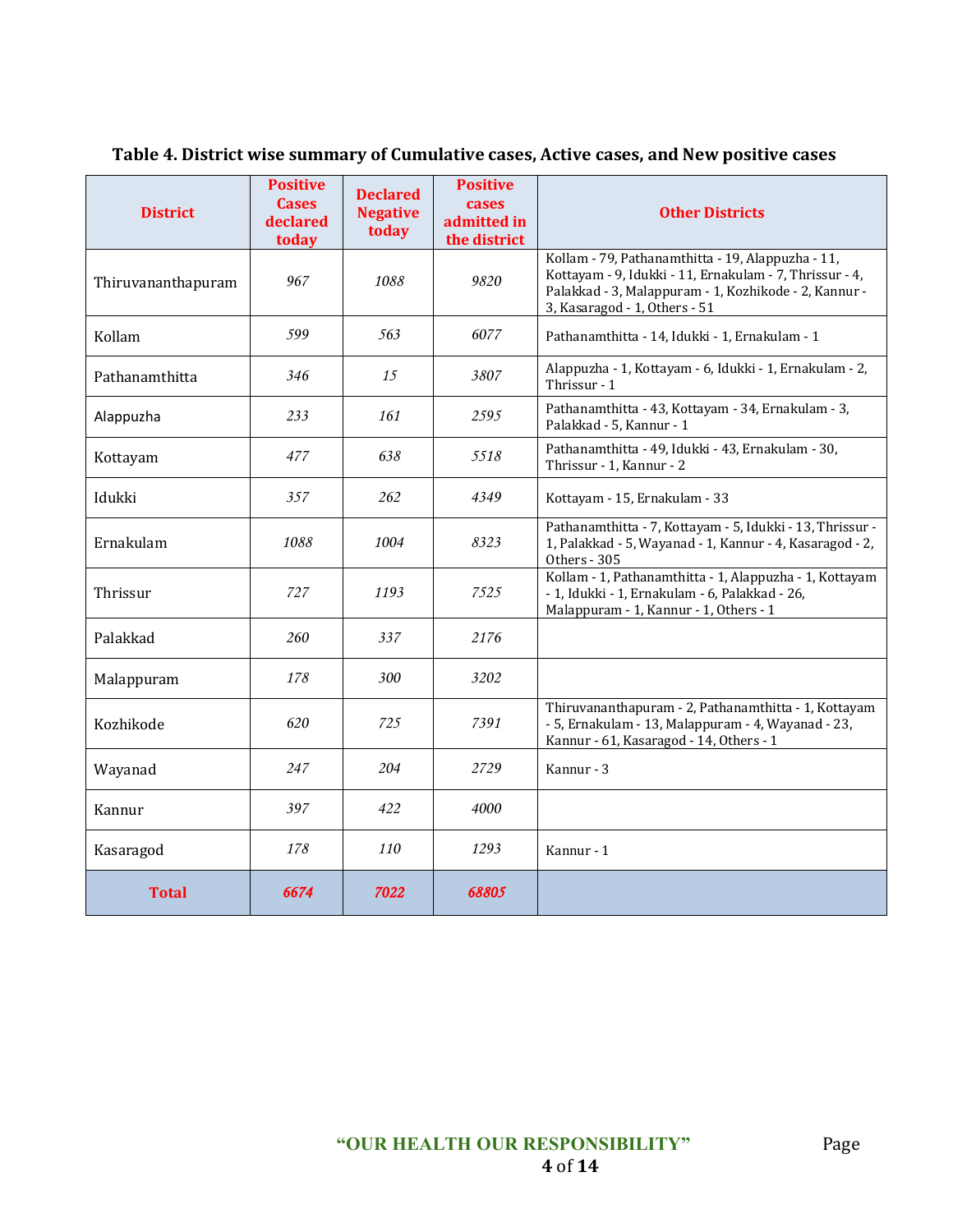| <b>District</b>    | No of<br><b>Deaths</b><br>reported<br>daily<br>(A) | <b>No of deaths</b><br>declared through<br>appeal G.O.(Rt)<br>No.2110/2021/H&F<br><b>WD</b><br><b>Dated 29 September</b><br>(B) | <b>No of pending deaths</b><br>declaration of the cases up<br>to 18 June 2021 (offline<br>period of death reporting)<br>As per G.O.(Rt)<br>No.2219/2021/H&FWD<br><b>Dated 14 October</b><br>(C) | <b>Death</b><br><b>Cases</b><br>approved<br>today<br>$(A+B+C)$ |
|--------------------|----------------------------------------------------|---------------------------------------------------------------------------------------------------------------------------------|-------------------------------------------------------------------------------------------------------------------------------------------------------------------------------------------------|----------------------------------------------------------------|
| Thiruvananthapuram | $\mathfrak{I}$                                     | 40                                                                                                                              | $\theta$                                                                                                                                                                                        | 45                                                             |
| Kollam             | 11                                                 | 83                                                                                                                              | $\theta$                                                                                                                                                                                        | 94                                                             |
| Pathanamthitta     | 13                                                 | $\boldsymbol{\theta}$                                                                                                           | $\theta$                                                                                                                                                                                        | 13                                                             |
| Alappuzha          | $\theta$                                           | 30                                                                                                                              | $\theta$                                                                                                                                                                                        | 30                                                             |
| Kottayam           | 14                                                 | $\theta$                                                                                                                        | $\theta$                                                                                                                                                                                        | 14                                                             |
| Idukki             | $\theta$                                           | $\mathcal S$                                                                                                                    | $\theta$                                                                                                                                                                                        | 8                                                              |
| Ernakulam          | 10                                                 | 139                                                                                                                             | $\theta$                                                                                                                                                                                        | 149                                                            |
| Thrissur           | $\mathcal{I}$                                      | 81                                                                                                                              | $\theta$                                                                                                                                                                                        | 82                                                             |
| Palakkad           | $\mathbf{1}$                                       | $\theta$                                                                                                                        | $\theta$                                                                                                                                                                                        | $\mathcal{I}$                                                  |
| Malappuram         | 0                                                  | $\overline{4}$                                                                                                                  | $\theta$                                                                                                                                                                                        | $\overline{4}$                                                 |
| Kozhikode          | $\overline{4}$                                     | 22                                                                                                                              | $\theta$                                                                                                                                                                                        | 26                                                             |
| Wayanad            | 0                                                  | $\boldsymbol{\theta}$                                                                                                           | $\theta$                                                                                                                                                                                        | $\boldsymbol{\theta}$                                          |
| Kannur             | $\theta$                                           | $\theta$                                                                                                                        | $\theta$                                                                                                                                                                                        | 0                                                              |
| Kasaragod          | $\theta$                                           | $\mathfrak{I}$                                                                                                                  | $\theta$                                                                                                                                                                                        | $\mathfrak{I}$                                                 |
| <b>Total</b>       | 59                                                 | 412                                                                                                                             | $\boldsymbol{0}$                                                                                                                                                                                | 471                                                            |

**Table 5. District wise Death Cases through online and offline mode - post scrutiny status**

• The list of Track A is mentioned in the Bulletin

- The list of Track B and Track C will be very long as we are declaring cumulative cases. These lists are available with the DMO and can be verified on online portal.
- https://covid19.kerala.gov.in/deathinfo/covidDeathDeclarationList.jsp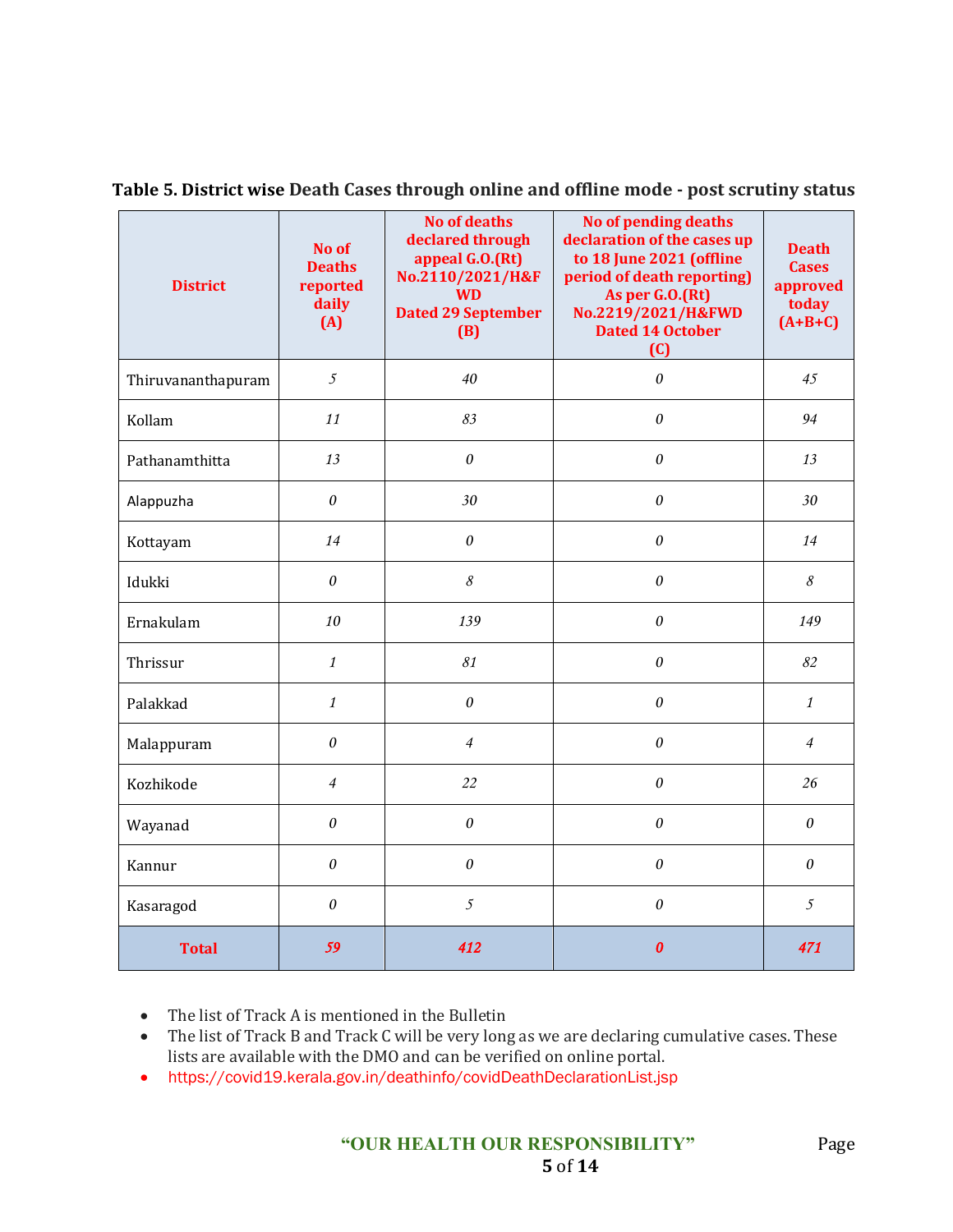## **Table 6. Summary of contact or travel history of COVID-19 cases since 4th May 2020**

| Total cases                                           | 5048257 |
|-------------------------------------------------------|---------|
| Cases with history of International/Interstate travel | 62694   |
| Cases with history of contact                         | 4985563 |

#### **Table 7. Summary of contact/travel history of new COVID-19 cases reported in last 24 hours**

| Total cases                                           | 6674 |
|-------------------------------------------------------|------|
| Cases with history of International/Interstate travel | 11   |
| Cases with history of contact                         | 6239 |
| Cases with no history of travel or contact            | 424  |

#### **Table 8. Details of COVID-19 positive deaths in the last 24 hours**

| SI no.         | <b>District</b>    | <b>Name</b>       | <b>Place</b>       | $\mathbf{A}$<br>ge | <b>Gender</b> | <b>Death Date</b> |
|----------------|--------------------|-------------------|--------------------|--------------------|---------------|-------------------|
| $\mathbf{1}$   | Thiruvananthapuram | Balakrishnan      | Nedumangad         | 70                 | Male          | 07-11-2021        |
| $\overline{2}$ | Thiruvananthapuram | Chellamma         | Maranallur         | 85                 | Female        | 28-09-2021        |
| 3              | Thiruvananthapuram | Rajendran         | Thiruvananthapuram | 66                 | Male          | 09-11-2021        |
| 4              | Thiruvananthapuram | Sudhakaran        | Kanjiramkulam      | 78                 | Male          | 05-11-2021        |
| 5              | Thiruvananthapuram | Syamala devi      | Thiruvananthapuram | 76                 | Female        | 07-11-2021        |
| 6              | Kollam             | Abbas rawther     | Pathanapuram       | 82                 | Male          | 02-11-2021        |
| 7              | Kollam             | Aliyaru kunju     | Nedumpana          | 66                 | Male          | 11-11-2021        |
| 8              | Kollam             | Arifa beevi       | Kadakkal           | 80                 | Female        | 08-11-2021        |
| 9              | Kollam             | Asokan            | Poothakkulam       | 76                 | Male          | 09-11-2021        |
| 10             | Kollam             | Maniyachari       | Velinalloor        | 56                 | Male          | 08-11-2021        |
| 11             | Kollam             | Mariyamma sarasan | Elampalloor        | 53                 | Female        | 05-11-2021        |
| 12             | Kollam             | Meeran kunju      | Nedumpana          | 70                 | Male          | 05-11-2021        |
| 13             | Kollam             | Omana amma        | Kadakkal           | 56                 | Female        | 06-11-2021        |
| 14             | Kollam             | Raju              | Vettikavala        | 70                 | Male          | 07-11-2021        |
| 15             | Kollam             | Sarojini amma     | Paravoor           | 86                 | Female        | 09-11-2021        |
| 16             | Kollam             | Sudha             | Karunagappally     | 62                 | Female        | 05-11-2021        |
| 17             | Pathanamthitta     | Annamma abraham   | Thottappuzhassery  | 90                 | Female        | 07-11-2021        |
| 18             | Pathanamthitta     | Annamma paulose   | Puramattam         | 85                 | Female        | 02-11-2021        |
| 19             | Pathanamthitta     | Bharathi          | Kottanad           | 86                 | Female        | 08-11-2021        |
| 20             | Pathanamthitta     | Chacko philip     | Vallikkodu         | 77                 | Male          | 31-10-2021        |
| 21             | Pathanamthitta     | George p a        | Konni              | 93                 | Male          | 09-11-2021        |
| 22             | Pathanamthitta     | Jayachandran nair | Vechoochira        | 76                 | Male          | 09-11-2021        |
| 23             | Pathanamthitta     | Leelamma abraham  | Puramattam         | 81                 | Female        | 07-11-2021        |

**"OUR HEALTH OUR RESPONSIBILITY"** Page of **14**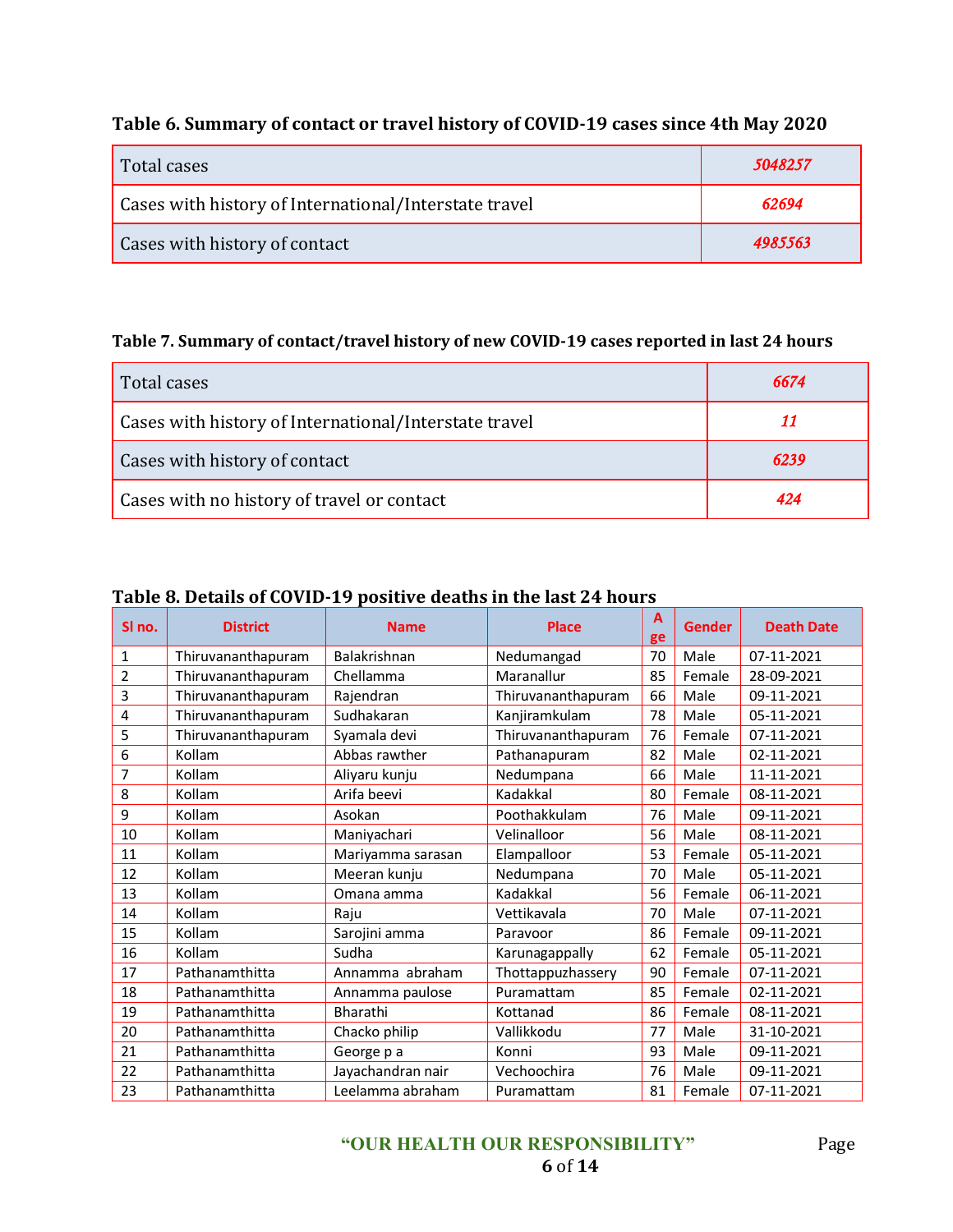| 24 | Pathanamthitta | Narayanan<br>namboothiri | Thiruvalla          | 60 | Male   | 05-11-2021 |
|----|----------------|--------------------------|---------------------|----|--------|------------|
| 25 | Pathanamthitta | Sadhandhan               | Chittar             | 74 | Male   | 04-11-2021 |
| 26 | Pathanamthitta | Sumathy K                | Earathu             | 82 | Female | 01-11-2021 |
| 27 | Pathanamthitta | Thyagarajan              | Kalanjoor           | 52 | Male   | 05-11-2021 |
| 28 | Pathanamthitta | T s samuel               | Konni               | 88 | Male   | 28-10-2021 |
| 29 | Pathanamthitta | Vasumathy                | Earathu             | 65 | Female | 08-11-2021 |
| 30 | Kottayam       | Claramma scaria          | Kurichy             | 82 | Female | 12-10-2021 |
| 31 | Kottayam       | Dhanapalan               | Chirakkadavu        | 66 | Male   | 07-10-2021 |
| 32 | Kottayam       | Joseph george            | Poonjar thekkekkara | 74 | Male   | 06-11-2021 |
| 33 | Kottayam       | Joseph joseph            | Moonnilavu          | 79 | Male   | 04-11-2021 |
| 34 | Kottayam       | Kesavan nair             | Thrikkodithanam     | 92 | Male   | 08-11-2021 |
| 35 | Kottayam       | Mary                     | Kadanadu            | 73 | Female | 11-11-2021 |
| 36 | Kottayam       | Mr k v thomas            | Pampady             | 91 | Male   | 07-11-2021 |
| 37 | Kottayam       | Narayanan potty          | Vazhappally         | 82 | Male   | 19-09-2021 |
| 38 | Kottayam       | P t chacko               | Kanjirappally       | 72 | Male   | 09-11-2021 |
| 39 | Kottayam       | Rajamma dasappan         | Vazhappally         | 82 | Female | 17-09-2021 |
| 40 | Kottayam       | Rosamma devasia          | Vazhappally         | 85 | Female | 14-09-2021 |
| 41 | Kottayam       | Santhamma                | Vazhappally         | 78 | Female | 09-11-2021 |
| 42 | Kottayam       | Vasanthakumari           | Vellavoor           | 62 | Female | 09-11-2021 |
| 43 | Kottayam       | Viswanatha kaimal        | Thalayazham         | 87 | Male   | 01-10-2021 |
| 44 | Ernakulam      | Anandhan                 | Nayarambalam        | 60 | Male   | 07-11-2021 |
| 45 | Ernakulam      | Johnson                  | Muvattupuzha        | 61 | Male   | 06-11-2021 |
| 46 | Ernakulam      | Kunjappan velayudhan     | Pallarimangalam     | 80 | Male   | 06-11-2021 |
| 47 | Ernakulam      | Leela                    | Vazhakkulam         | 68 | Female | 07-11-2021 |
| 48 | Ernakulam      | M k muhammedali          | Kalamassery         | 52 | Male   | 27-09-2021 |
| 49 | Ernakulam      | Mr ravi raj              | Alangad             | 62 | Male   | 10-09-2021 |
| 50 | Ernakulam      | Raju k n                 | Sreemoolanagaram    | 54 | Male   | 10-11-2021 |
| 51 | Ernakulam      | Rita mani hasda soren    | Kochi               | 29 | Female | 22-09-2021 |
| 52 | Ernakulam      | Sebastian m t            | Kochi               | 71 | Male   | 07-11-2021 |
| 53 | Ernakulam      | V p joy                  | Kochi               | 69 | Male   | 07-11-2021 |
| 54 | Thrissur       | Kavitha shaji            | Velur               | 47 | Female | 11-11-2021 |
| 55 | Palakkad       | Rajendran                | Kodumba             | 50 | Male   | 07-11-2021 |
| 56 | Kozhikode      | Janu                     | Kozhikode           | 78 | Female | 08-11-2021 |
| 57 | Kozhikode      | Kunhayisha               | Eramala             | 73 | Female | 09-11-2021 |
| 58 | Kozhikode      | Mathai                   | Koodaranhi          | 83 | Male   | 10-11-2021 |
| 59 | Kozhikode      | Rajan thampan n          | Kozhikode           | 90 | Male   | 09-11-2021 |

*Detailed list is available with the respective District Medical office (Health)*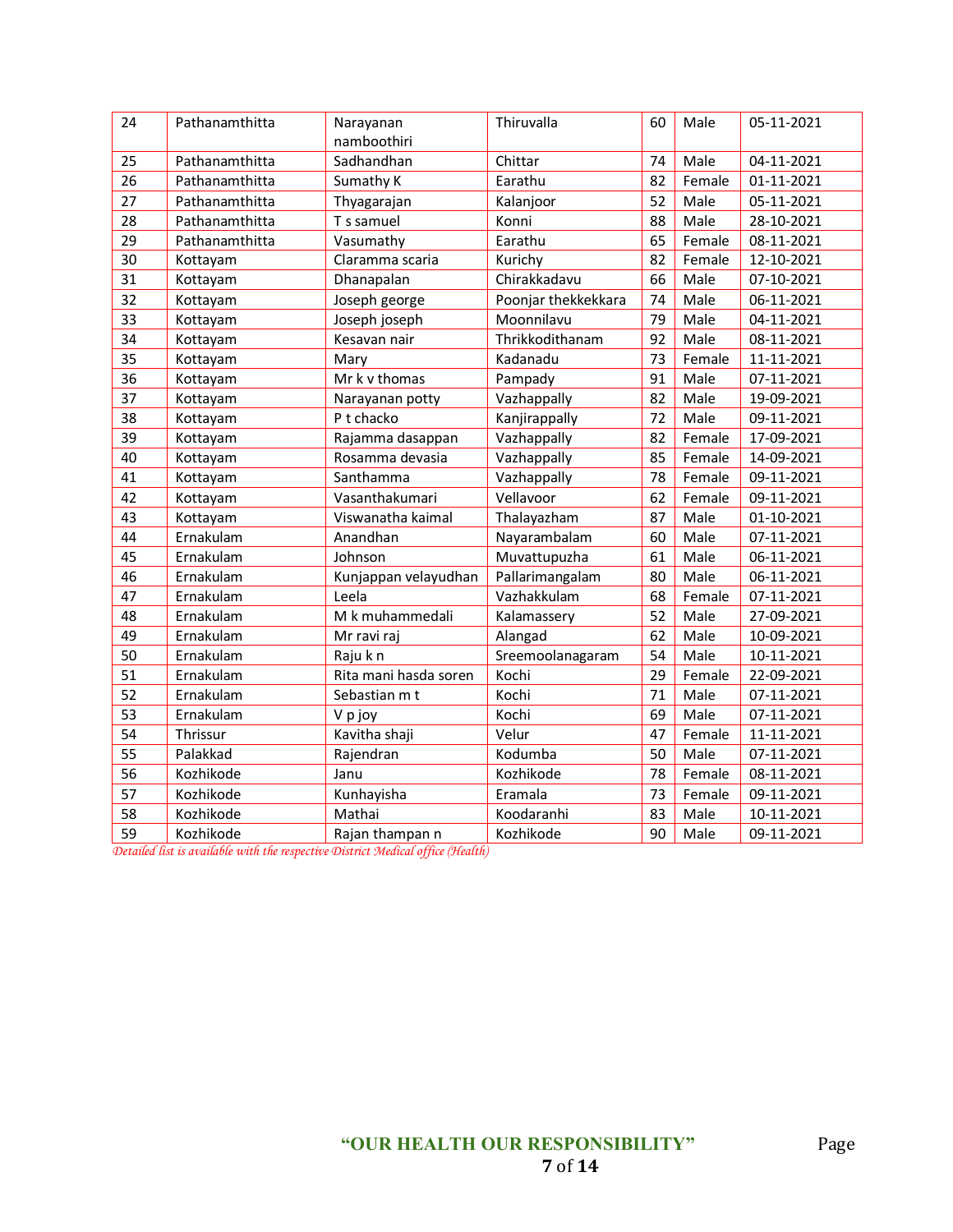#### **Table 9. Summary of critical patients**

| Patients in ICUs               | 934 |
|--------------------------------|-----|
| Patients on Ventilator support | 391 |

*\*The data shown contains ICU and Ventilator data from both government and private hospitals*

#### **PART- II COVID-19 TESTING**

#### **Table 10. Cumulative number of samples tested**

| <b>Cumulative</b><br><b>Samples</b><br><b>Sent</b> | <b>Cumulative</b><br>routine +<br><b>Sentinel</b><br>samples | Airport<br>surveillance | <b>CB NAAT</b> | <b>True</b><br><b>NAT</b> | <b>POCT</b><br><b>PCR</b> | <b>RT</b><br><b>LAMP</b> | <b>Antigen</b><br><b>Assay</b> |
|----------------------------------------------------|--------------------------------------------------------------|-------------------------|----------------|---------------------------|---------------------------|--------------------------|--------------------------------|
| 38674582                                           | 15698272                                                     | 77321                   | 116045         | 807935                    | 61142                     | 32282                    | 21887899                       |

#### **Table 11. Details of new COVID-19 samples in the last 24 hours**

| <b>Samples Sent</b> | Routine +<br><b>Sentinel Samples</b><br>(PCR) | <b>CB NAAT</b> | <b>True NAT</b> | <b>POCT PCR</b> | <b>RT LAMP</b> | Antigen<br><b>Assay</b> |
|---------------------|-----------------------------------------------|----------------|-----------------|-----------------|----------------|-------------------------|
| 65147               | 42191                                         | 222            | 988             | 3348            | 151            | 18247                   |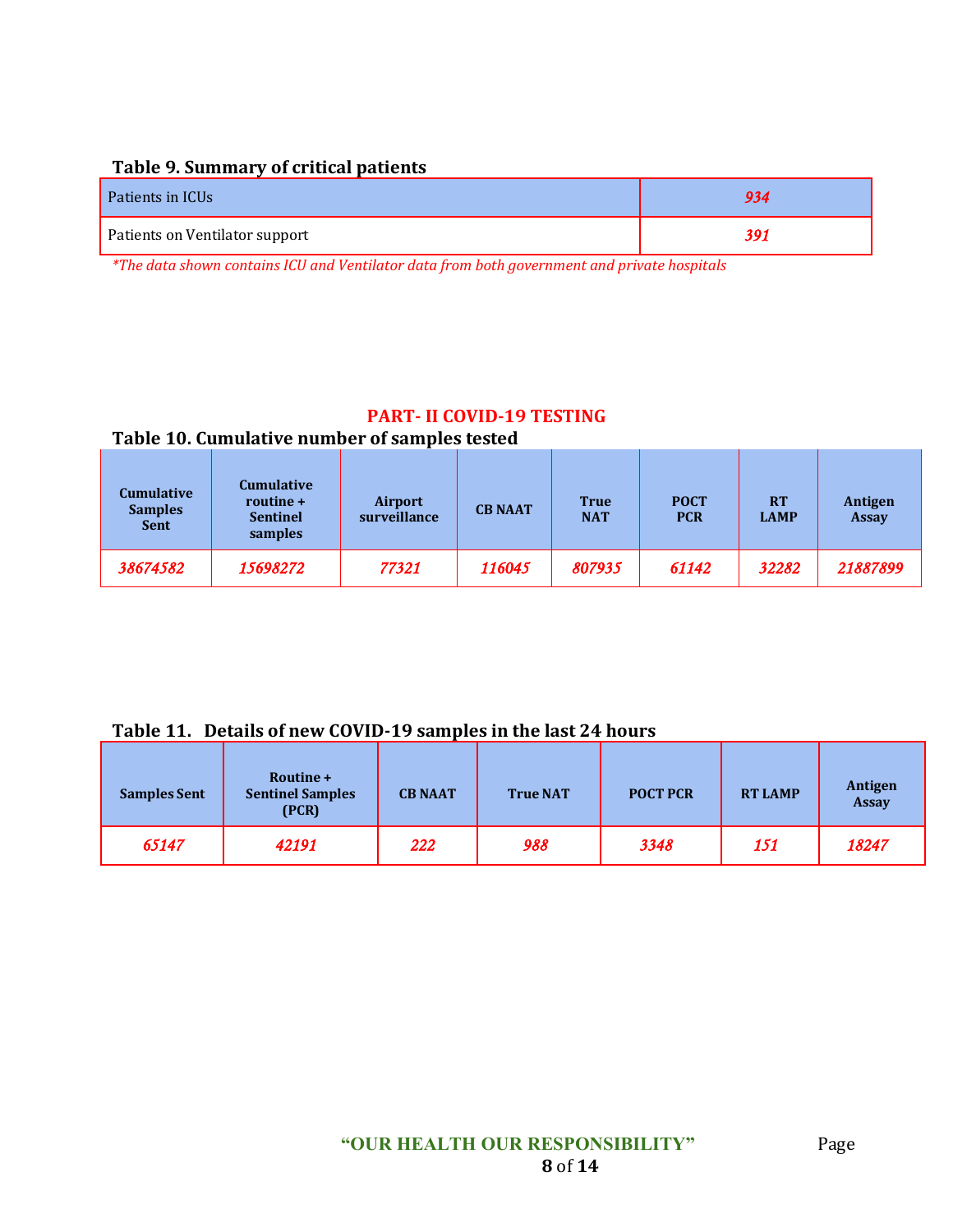#### **PART-III SURVEILLANCE**

#### **Table 12. District wise distribution of persons under quarantine and isolation**

| <b>District</b>    | <b>Persons under</b><br>observation as<br>on today | <b>Persons under</b><br>home/institutional<br>quarantine as on today | <b>Total persons under</b><br>hospital Isolation as<br>on today | <b>Persons</b><br>hospitalized<br>today |
|--------------------|----------------------------------------------------|----------------------------------------------------------------------|-----------------------------------------------------------------|-----------------------------------------|
| Thiruvananthapuram | 35299                                              | 33918                                                                | 1381                                                            | 64                                      |
| Kollam             | 18724                                              | 18329                                                                | 395                                                             | 55                                      |
| Pathanamthitta     | 7880                                               | 7476                                                                 | 404                                                             | 18                                      |
| Alappuzha          | 4731                                               | 4573                                                                 | 158                                                             | 23                                      |
| Kottayam           | 27461                                              | 26966                                                                | 495                                                             | $\theta$                                |
| Idukki             | 5346                                               | 5118                                                                 | 228                                                             | $\overline{4}$                          |
| Ernakulam          | 35464                                              | 34837                                                                | 627                                                             | 71                                      |
| Thrissur           | 15898                                              | 15589                                                                | 309                                                             | 63                                      |
| Palakkad           | 8261                                               | 8053                                                                 | 208                                                             | 27                                      |
| Malappuram         | 14296                                              | 14007                                                                | 289                                                             | 16                                      |
| Kozhikode          | 20604                                              | 20172                                                                | 432                                                             | 16                                      |
| Wayanad            | 11560                                              | 11433                                                                | 127                                                             | 30                                      |
| Kannur             | 7155                                               | 6945                                                                 | 210                                                             | 25                                      |
| Kasaragod          | 6192                                               | 5877                                                                 | 315                                                             | 14                                      |
| <b>Total</b>       | 218871                                             | 213293                                                               | 5578                                                            | 426                                     |

## **Table 13. Summary of Travel surveillance 12/11/2021**

| <b>Mode of Travel</b> | <b>Cumulative number of Passengers</b> |
|-----------------------|----------------------------------------|
| International airport | 2376215                                |
| <b>Total</b>          | 2376215                                |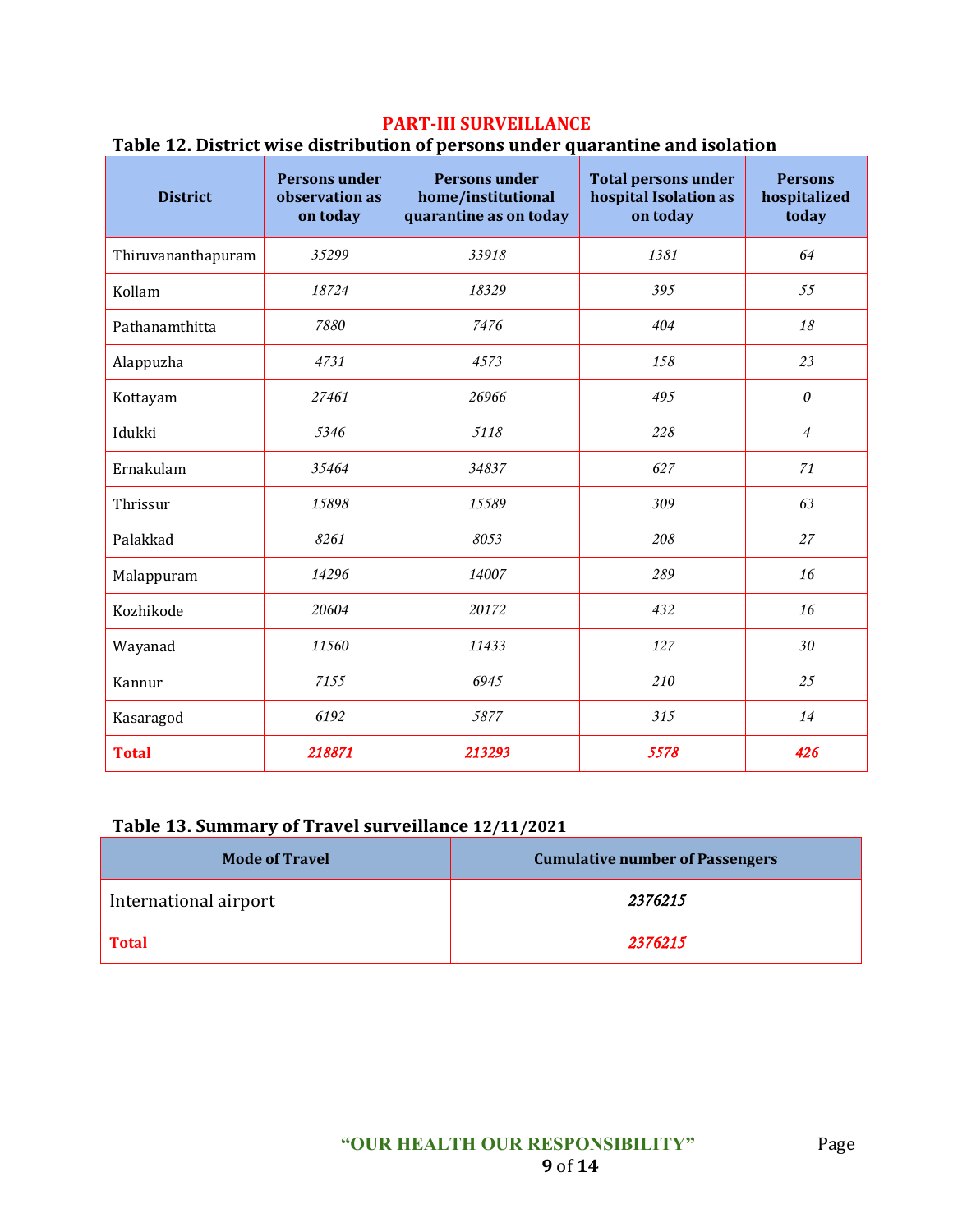#### **PART-IV PSYCHOSOCIAL SUPPORT**

**'***Ottakalla Oppamundu***'** is a program for providing Psychosocial support to the people in quarantine, isolation, school children and other categories of population as well as to the community in general. **868** Mental Health Personnel including Psychiatrists, Psychiatric Social Workers, Clinical Psychologists, and Counsellors are working and have given psychosocial support.

#### **Table.14. Psychosocial support provided through the program "Ottakalla Oppamundu"**

| No. of Psychosocial workers                                                                                                                       | 868         |
|---------------------------------------------------------------------------------------------------------------------------------------------------|-------------|
| Total Psychosocial support calls made to persons in quarantine/isolation.                                                                         | 72,32,961   |
| Total psychosocial support follow-up calls made                                                                                                   | 32,12,102   |
| Total Post COVID calls                                                                                                                            | 11,33,087   |
| Total calls made to persons under treatment for mental illnesses, migrant<br>labourers, differently abled children, elderly persons staying alone | 3,48,860    |
| Total Psychosocial support calls to school children                                                                                               | 9,57,958    |
| Total psychosocial support calls to health care workers                                                                                           | 64,194      |
| Total Psychosocial support calls received in helpline numbers                                                                                     | 90,030      |
| <b>Total calls to all categories of Persons</b>                                                                                                   | 1,30,39,192 |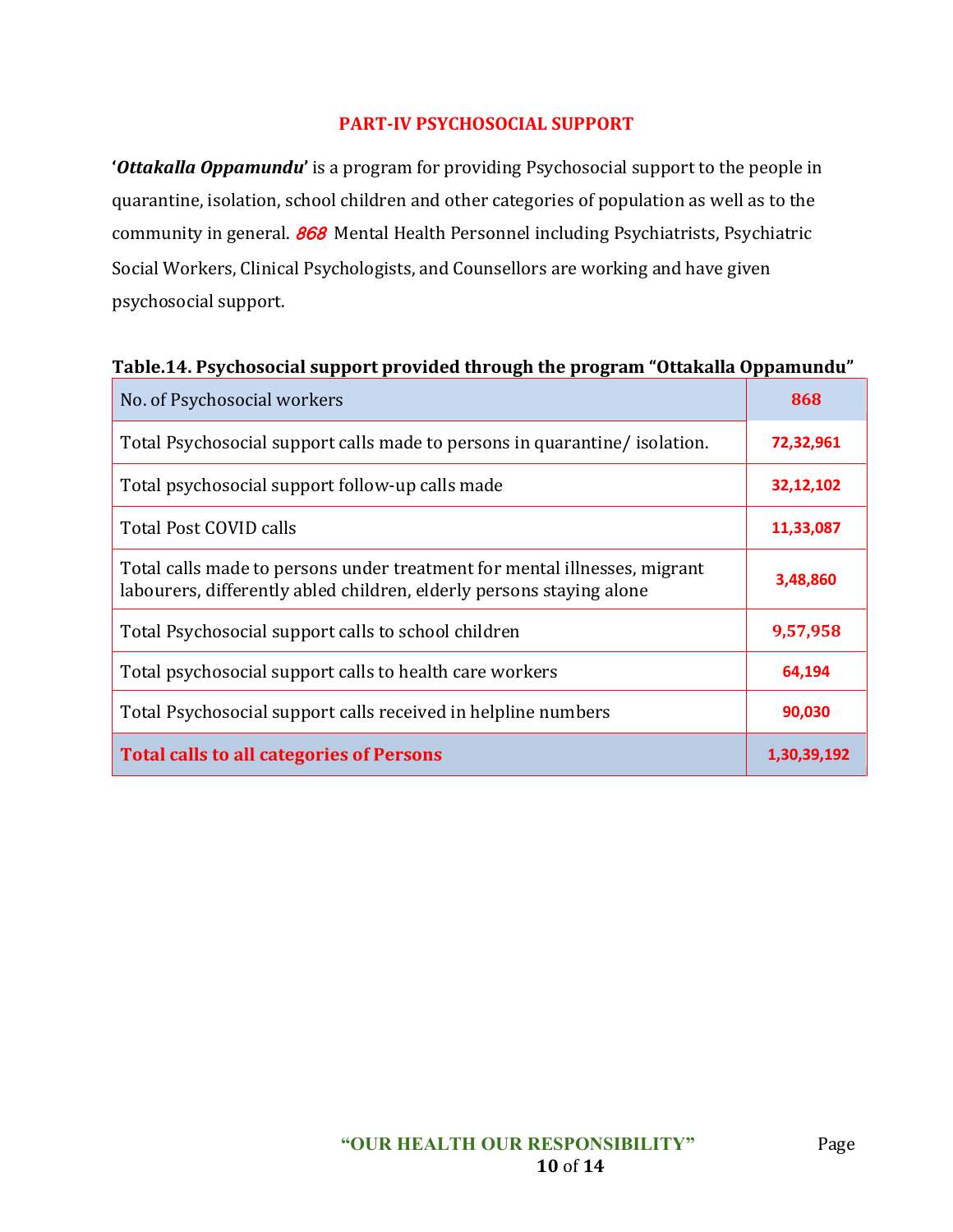| Annexure-1: List of Hotspots as on 12/11/2021       |                    |                    |                      |
|-----------------------------------------------------|--------------------|--------------------|----------------------|
| <b>Panchayaths and Urban Wards with WIPR &gt;10</b> |                    |                    |                      |
| <b>Sl.No</b>                                        | <b>District</b>    | <b>LSG</b>         | <b>Ward No</b>       |
| 1                                                   | Thiruvananthapuram | Attingal (M)       | 3                    |
| $\overline{2}$                                      | Thiruvananthapuram | Nanniyode          | 5                    |
| 3                                                   | Thiruvananthapuram | Panavoor           | 3                    |
| $\overline{4}$                                      | Thiruvananthapuram | Vakkom             | $\overline{7}$       |
| 5                                                   | Pathanamthitta     | Thiruvalla (M)     | 18                   |
| 6                                                   | Pathanamthitta     | Kottanad           | 12                   |
| $\overline{7}$                                      | Pathanamthitta     | Thannithode        | $\overline{3}$       |
| 8                                                   | Pathanamthitta     | Mallappally        | 13                   |
| 9                                                   | Pathanamthitta     | Iraviperoor        | 5                    |
| 10                                                  | Ernakulam          | Muvattuppuzha (M)  | 26                   |
| 11                                                  | Ernakulam          | North Paravur (M)  | 6                    |
| 12                                                  | Ernakulam          | Piravom (M)        | 10                   |
| 13                                                  | Ernakulam          | Thrikkakkara (M)   | 29                   |
| 14                                                  | Ernakulam          | Thrippunithura (M) | 17, 28               |
| 15                                                  | Ernakulam          | Amballur           | $\overline{4}$       |
| 16                                                  | Ernakulam          | Avoli              | 9                    |
| 17                                                  | Ernakulam          | Chittattukara      | 18                   |
| 18                                                  | Ernakulam          | Kalloorkkadu       | 12                   |
| 19                                                  | Ernakulam          | Keerambra          | 5, 13                |
| 20                                                  | Ernakulam          | Kottuvally         | 1                    |
| 21                                                  | Ernakulam          | Paingottur         | 6, 9                 |
| 22                                                  | Ernakulam          | Palakkuzha         | 6                    |
| 23                                                  | Ernakulam          | Pambakkuda         | 13                   |
| 24                                                  | Ernakulam          | Puthenvelikkara    | 13, 17               |
| 25                                                  | Ernakulam          | Thirumadi          | $\overline{7}$       |
| 26                                                  | Ernakulam          | Thuravur           | $\overline{2}$       |
| 27                                                  | Thrissur           | Chavakkad (M)      | 6                    |
| 28                                                  | Thrissur           | Annamanada         | $\overline{3}$       |
| 29                                                  | Thrissur           | Athirappally       | $\overline{2, 3, 6}$ |
| 30                                                  | Thrissur           | Chazhoor           | 1                    |
| 31                                                  | Thrissur           | Edavilnagu         | 8                    |
| 32                                                  | Thrissur           | Mathilakom         | $\overline{7}$       |
| 33                                                  | Kozhikode          | Keezhariyur        | 5                    |
| 34                                                  | Kozhikode          | Koodaranji         | 10                   |
| 35                                                  | Wayanad            | Kalppatta (M)      | 23                   |

# **PART-V ANNEXURES**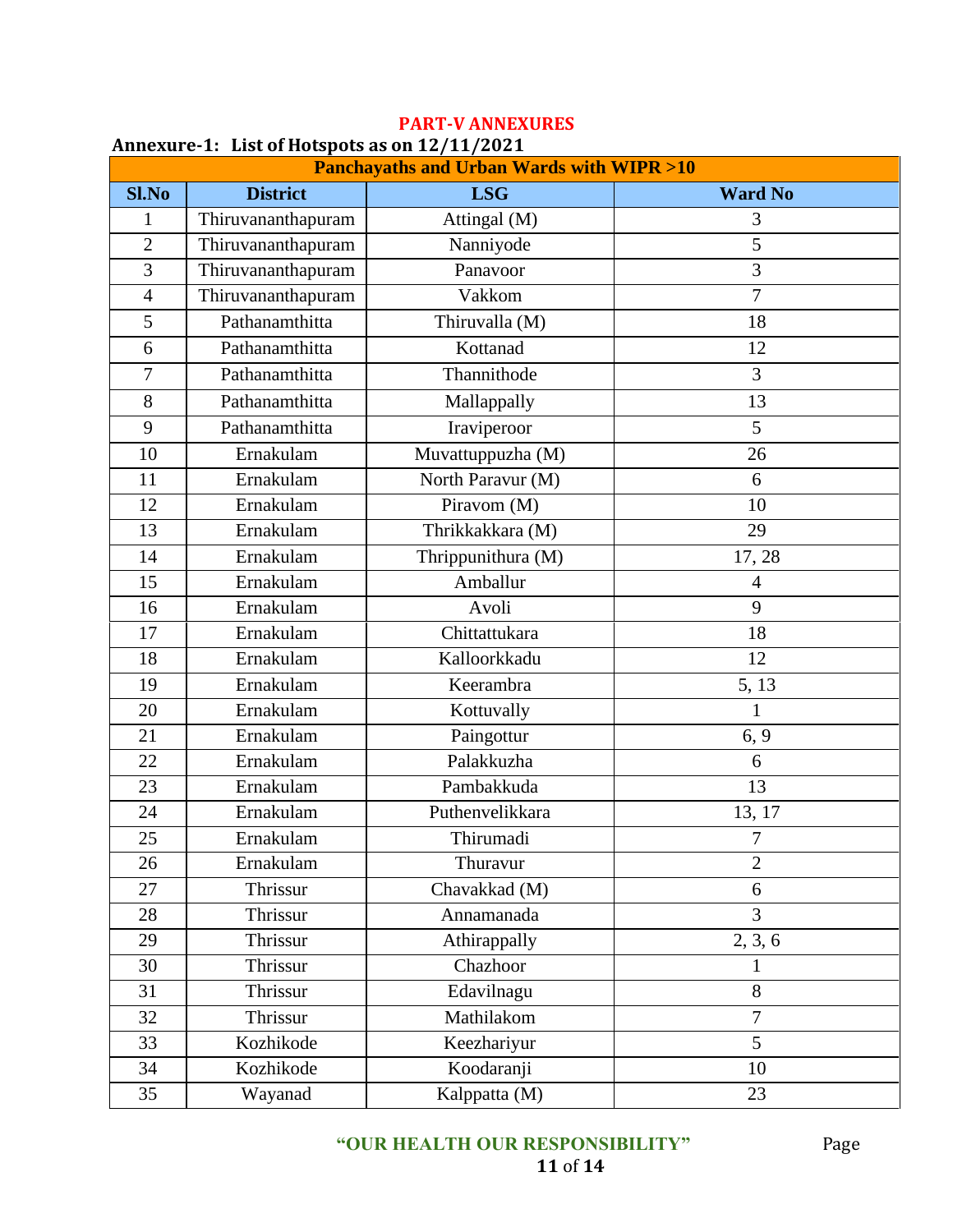| 36                                              | Wayanad | Mananthavady (M)   |       |
|-------------------------------------------------|---------|--------------------|-------|
| 37                                              | Wayanad | Sulthanbatheri (M) |       |
| 38                                              | Wayanad | Kottathara         | 1, 13 |
| 39                                              | Wayanad | Vengappally        |       |
| As per G.O(Rt) No.643/2021/DMD dated 18.09.2021 |         |                    |       |

## *DISTRICT WISE ABSTRACT*

| $SL$ No        | <b>Name of District</b> | WIPR $(>10)$   |                     |
|----------------|-------------------------|----------------|---------------------|
|                |                         | No. of LSGs    | <b>No. of Wards</b> |
| $\mathfrak{I}$ | Thiruvananthapuram      | 4              | 4                   |
| $\overline{2}$ | Kollam                  | 0              | 0                   |
| $\mathfrak{Z}$ | Pathanamthitta          | 5              | 5                   |
| $\overline{4}$ | Alappuzha               | 0              | 0                   |
| 5              | Kottayam                | 0              | 0                   |
| 6              | <i>Idukki</i>           | 0              | 0                   |
| $\overline{7}$ | Ernakulam               | 17             | 21                  |
| 8              | <b>Thrissur</b>         | 6              | 8                   |
| 9              | Palakkad                | 0              | 0                   |
| 10             | Malappuram              | 0              | 0                   |
| 11             | Kozhikkode              | $\overline{2}$ | $\overline{2}$      |
| 12             | Wayanad                 | 5              | 6                   |
| 13             | Kannur                  | 0              | 0                   |
| 14             | Kasaragod               | 0              | 0                   |
| <b>Total</b>   |                         | 39             | 46                  |

| <b>References</b>                                                     |  |  |
|-----------------------------------------------------------------------|--|--|
| 1. Thiruvanathapuram: DDMA/01/2020/COVID/H2 WIPR 12A dated 01.11.2021 |  |  |
| 2.Kollam: Nil                                                         |  |  |
| 3. Pathanamthitta: DCPTA/1185/2020/DM5 dated 01.11.2021               |  |  |
| 4. Kottayam: Nil                                                      |  |  |
| 5.Alappuzha: Nil                                                      |  |  |
| 6.Idukki: Nil                                                         |  |  |
| 7. Ernakulam: 3804/2020/D2 dated 02.11.2021                           |  |  |

#### **"OUR HEALTH OUR RESPONSIBILITY"** Page **12** of **14**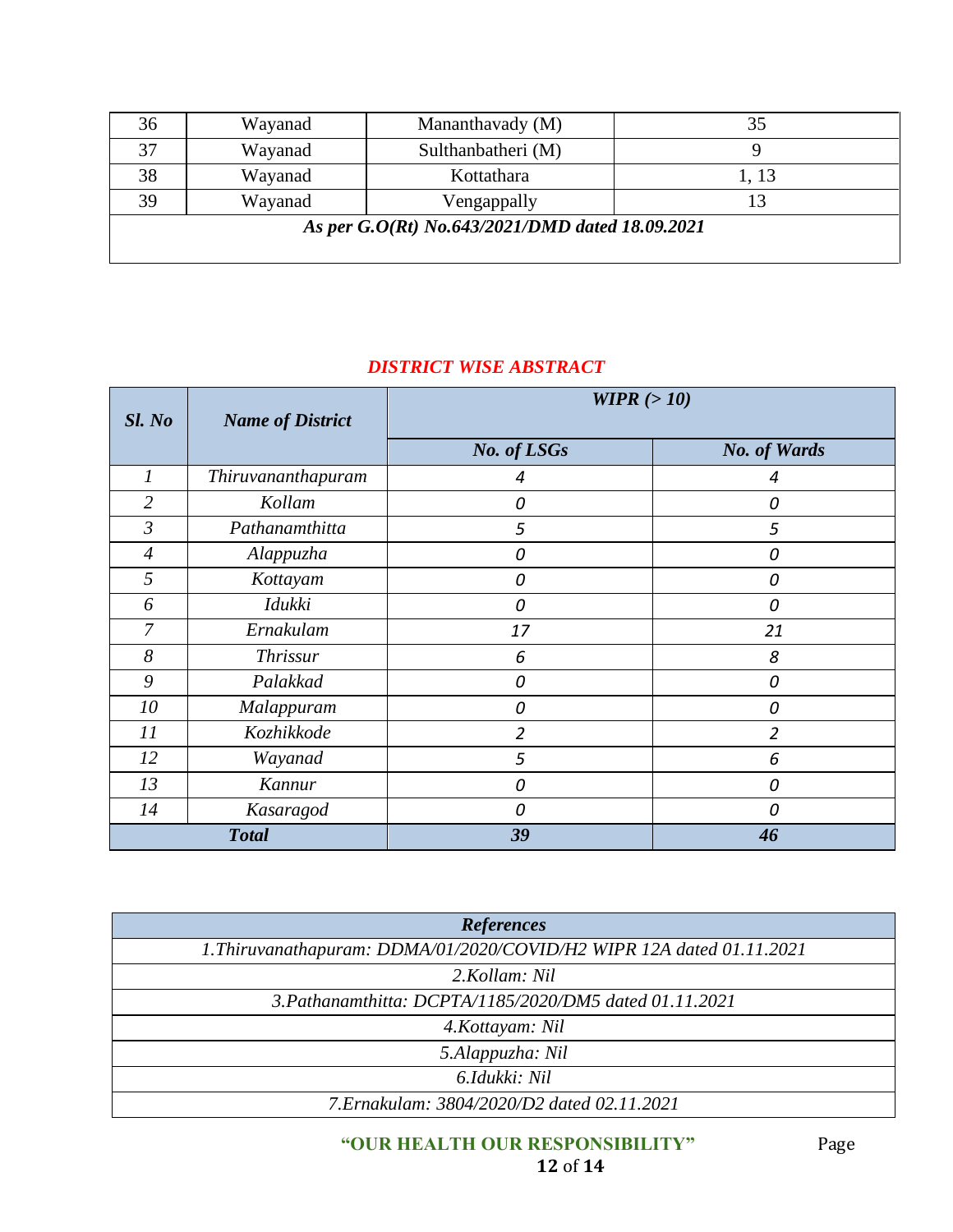| 8. Thirissur: DCTSR/H4/14476/2019 dated 01.11.2021 |  |  |
|----------------------------------------------------|--|--|
| 9. Palakkad: Nil                                   |  |  |
| 10.Malappuram: Nil                                 |  |  |
| 11.Kozhikkode: DCKKD/4545/2020/F4 dated 31.10.2021 |  |  |
| 12. Wayanad: DCWYD/2671/2021/DM5 dated 30.10.2021  |  |  |
| 13. Kannur: Nil                                    |  |  |
| 14. Kasaragod: Nil                                 |  |  |

### **Annexure-2:** District Covid 19 Control Room Numbers Oxygen War Room Numbers

| <b>District</b>    | <b>Covid 19 Control Room Numbers</b>   | <b>Oxygen War Room Numbers</b> |
|--------------------|----------------------------------------|--------------------------------|
| Thiruvananthapuram | 9188610100, 1077, 0471 277 9000        | 7592939426, 7592949448         |
| Kollam             | 0474 2797609, 2794006, 8589015556      | 75920 03857                    |
| Alappuzha          | 0477 2239999, 2238642, 2238651         | 7594041555                     |
| Pathanamthitta     | 0468 2222515, 0468 2228220             | 1077, 8547715558               |
| Idukki             | 18004255640, 0486 2232220, 2233118     | 18004255640, 04862233118       |
| Kottayam           | 9188610014, 9188610016, 0481 2304800,  | 0481 256 7390                  |
|                    | 0481 2583200, 0481 2566100, 0481       |                                |
|                    | 2566700, 0481 2561300                  |                                |
| Ernakulam          | 0484 2368702, 0484 2368802, 0484       | 75940 46167                    |
|                    | 2368902                                |                                |
|                    | Guest Control Room 9072303275,         |                                |
|                    | 9072303276                             |                                |
|                    | WhatsApp Number 9400021077             |                                |
| Thrissur           | 9400066921, 9400066922, 9400066923     | 9400063430, 7034099935         |
| Palakkad           | 0491 251 0580, 04912510583             | 0491251 0577, 8848902376       |
|                    | 0491 251 0575, 0491 251 0576, 251 0574 |                                |
| Malappuram         | 0483 2737858, 0483 2737857,0483        | 0483 2952950                   |
|                    | 2733251, 0483 2733252, 2733253         |                                |
| Calicut            | 0495 2371471, 0495 2376063             | 75940-01419, 7594001485        |
|                    | Collectorate 0495 2371002              |                                |
| Kannur             | 0497 2700194, 2713437, 9400066062,     | 8281899687                     |
|                    | 9400066616                             |                                |
| Wayanad            | 04936 202343, 04936 202375             | 9526831678                     |
| Kasaragod          | 9946000493, 9946000293                 | 9645002811                     |

## **Annexure-3: Table of links to documents, guidelines, and websites**

| Dashboard      | https://dashboard.kerala.gov.in/                                           |
|----------------|----------------------------------------------------------------------------|
| Daily Bulletin | <u>http://dhs.kerala.gov.in/ഡെയിലി-</u><br><u>ിബുഒ</u> ട്ടറ്റിന്%E2%80%8D/ |